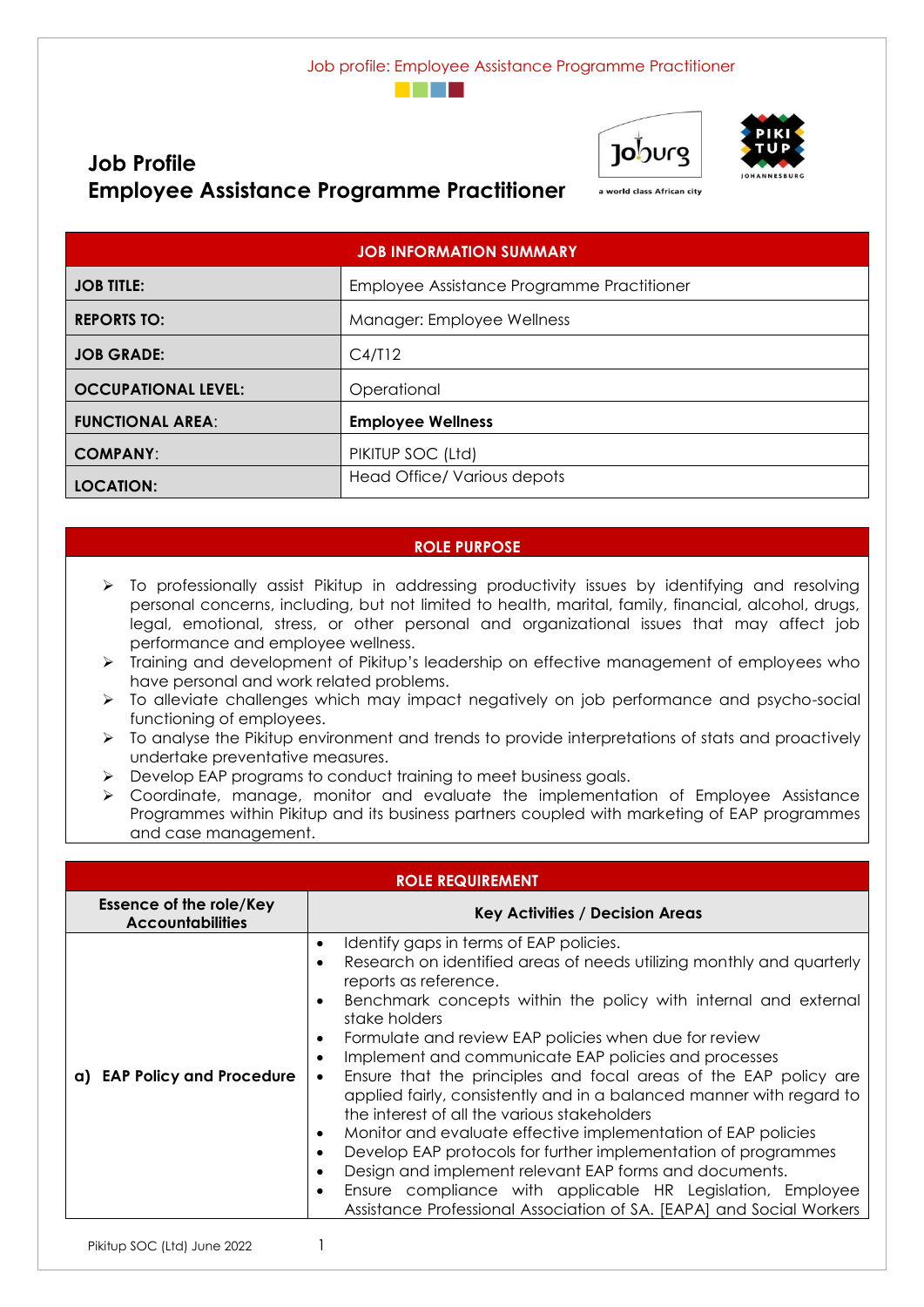#### Job profile: Employee Assistance Programme Practitioner



| <b>ROLE REQUIREMENT</b>                                   |                                                                                                                                                                                                                                                                                                                                                                                                                                                                                                                                                                                                                                                                                                                                                                                                                                                                                                                                                                                                                                                                                                                                                                                                                                                                                                                                                                                                                                                                                                                                                                                                                                                                                                                                                                                                                                                                                                                                                                                                                                                                                                                                                                                                                                                                                                                                                                                                                                                                                                                                                                                                                                                                                                                                                                                                                                                                                                                                          |  |  |
|-----------------------------------------------------------|------------------------------------------------------------------------------------------------------------------------------------------------------------------------------------------------------------------------------------------------------------------------------------------------------------------------------------------------------------------------------------------------------------------------------------------------------------------------------------------------------------------------------------------------------------------------------------------------------------------------------------------------------------------------------------------------------------------------------------------------------------------------------------------------------------------------------------------------------------------------------------------------------------------------------------------------------------------------------------------------------------------------------------------------------------------------------------------------------------------------------------------------------------------------------------------------------------------------------------------------------------------------------------------------------------------------------------------------------------------------------------------------------------------------------------------------------------------------------------------------------------------------------------------------------------------------------------------------------------------------------------------------------------------------------------------------------------------------------------------------------------------------------------------------------------------------------------------------------------------------------------------------------------------------------------------------------------------------------------------------------------------------------------------------------------------------------------------------------------------------------------------------------------------------------------------------------------------------------------------------------------------------------------------------------------------------------------------------------------------------------------------------------------------------------------------------------------------------------------------------------------------------------------------------------------------------------------------------------------------------------------------------------------------------------------------------------------------------------------------------------------------------------------------------------------------------------------------------------------------------------------------------------------------------------------------|--|--|
| <b>Essence of the role/Key</b><br><b>Accountabilities</b> | <b>Key Activities / Decision Areas</b>                                                                                                                                                                                                                                                                                                                                                                                                                                                                                                                                                                                                                                                                                                                                                                                                                                                                                                                                                                                                                                                                                                                                                                                                                                                                                                                                                                                                                                                                                                                                                                                                                                                                                                                                                                                                                                                                                                                                                                                                                                                                                                                                                                                                                                                                                                                                                                                                                                                                                                                                                                                                                                                                                                                                                                                                                                                                                                   |  |  |
|                                                           | Act                                                                                                                                                                                                                                                                                                                                                                                                                                                                                                                                                                                                                                                                                                                                                                                                                                                                                                                                                                                                                                                                                                                                                                                                                                                                                                                                                                                                                                                                                                                                                                                                                                                                                                                                                                                                                                                                                                                                                                                                                                                                                                                                                                                                                                                                                                                                                                                                                                                                                                                                                                                                                                                                                                                                                                                                                                                                                                                                      |  |  |
| b) Specialized EAP Support                                | <b>Therapeutic Intervention</b><br>$\bullet$<br>Conduct confidential, timely and effective problem identification<br>$\bullet$<br>and resolution for employees and family members<br>Provide EAP and HIV/AIDS counselling services to employees and<br>$\bullet$<br>their dependents/family members<br>Develop plan of action per person based on results of assessment<br>and needs<br>Establish an external network of resources (e.g. psychologists, Nurses,<br>Social workers, external service providers, etc) for referral purposes<br>Provide cost effective and appropriate interventions and refer client<br>to appropriate internal and external resource for further assistance<br>(if applicable)<br>Maintain regular contact with client and external resource to<br>$\bullet$<br>monitor progress<br>Conduct follow-up and after care services to ensure continued<br>$\bullet$<br>wellbeing of clients<br>Assist management on identifying and referring employees with<br>$\bullet$<br>psycho-social problems<br>Compile individual reports and forward progress report to relevant<br>$\bullet$<br>managers/supervisors within the confidentiality context<br>Facilitate employee rehabilitation and reintegration to the work<br>$\bullet$<br>environment<br><b>Trauma Management</b><br>$\bullet$<br>Offer Trauma-defusing and trauma debriefing services to employees<br>$\bullet$<br>and their family members involved in traumatic incidents. [including<br>cases whereby community members are involved in incidents<br>involving PIKITUP vehicles]<br>Prepare and communicate step by step procedure guide for action<br>$\bullet$<br>to be taken during trauma incidents<br>Provide on-site trauma debriefing and containing services in<br>extreme and / or volatile situations<br>Timeously defuse, contain and debrief employees or family<br>members to lessen or prevent long-term difficulties<br>Offer intervention services for employees, family members and the<br>$\bullet$<br>organization in crisis situations<br><b>Crisis intervention</b><br>$\bullet$<br>intervention services<br>Provide appropriate responsive<br>during<br>٠<br>emergencies and urgent situations<br><b>Management / Mandatory Referrals</b><br>$\bullet$<br>Provide therapeutic and professional guidance to employees<br>$\bullet$<br>referred by line management<br>Conduct assessment and develop motivation utilizing Motivational<br>$\bullet$<br>interviewing therapy and Cognitive behaviour Therapy for and<br>recommend appropriate external professional<br>input (where<br>applicable)<br>Develop and provide formal Management Feedback Report to<br>$\bullet$<br>referring line manager<br>Ensure that follow-up services are provided to clients.<br>$\bullet$<br>Advocate for the needs and rights of employees with regards to<br>their EAP issues, with both internal and external stake holders i.e. the |  |  |
|                                                           | management of garnishee orders.<br>Analyse EAP environment and trends and provide interpretations                                                                                                                                                                                                                                                                                                                                                                                                                                                                                                                                                                                                                                                                                                                                                                                                                                                                                                                                                                                                                                                                                                                                                                                                                                                                                                                                                                                                                                                                                                                                                                                                                                                                                                                                                                                                                                                                                                                                                                                                                                                                                                                                                                                                                                                                                                                                                                                                                                                                                                                                                                                                                                                                                                                                                                                                                                        |  |  |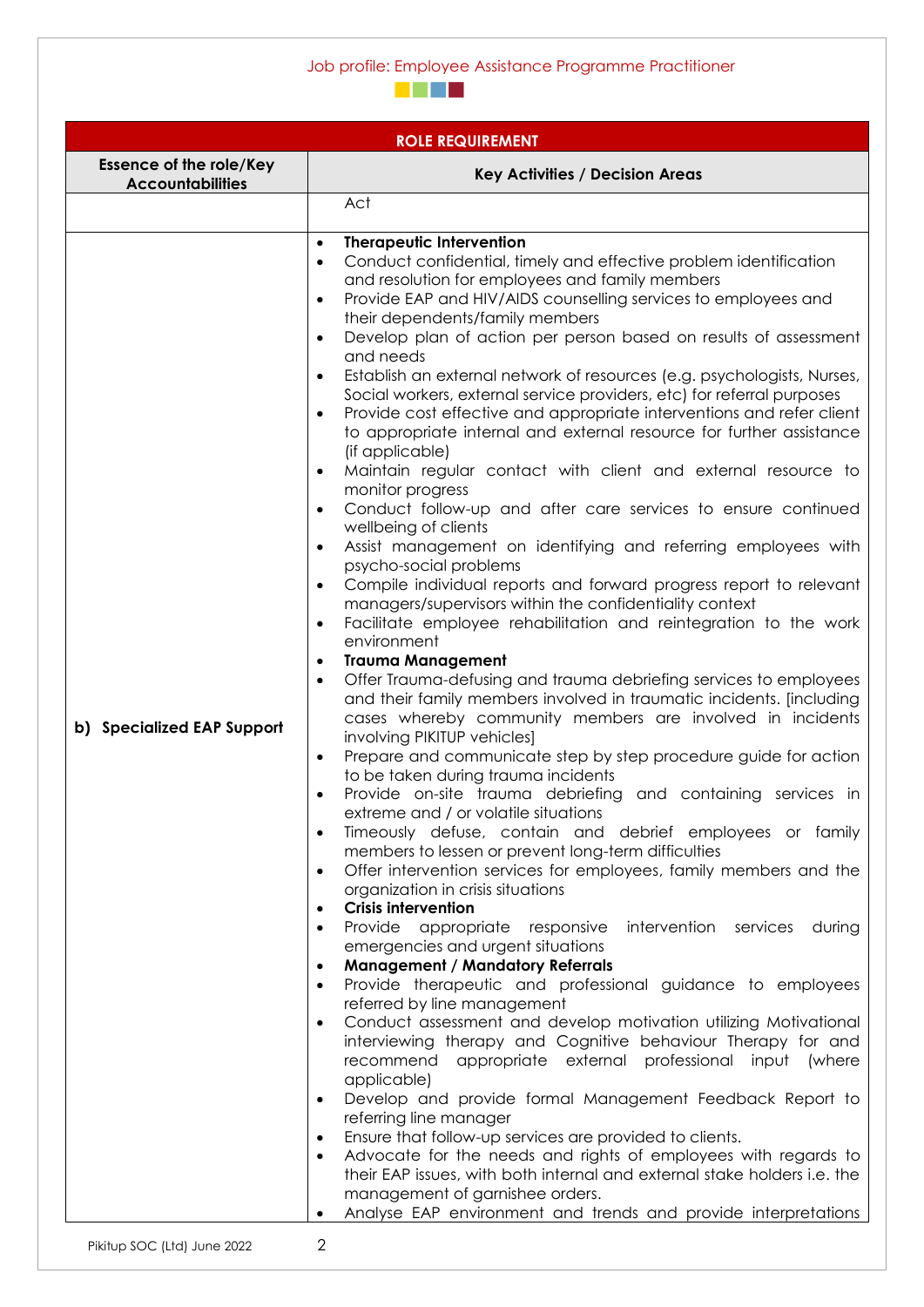#### Job profile: Employee Assistance Programme Practitioner



| <b>ROLE REQUIREMENT</b>                                   |                                                                                                                                                                                                                                                                                                                                                                                                                                                                                                                                                                                                                                                                                                                                                                                                                                                                                                                                                                                                                                                                                        |  |  |  |
|-----------------------------------------------------------|----------------------------------------------------------------------------------------------------------------------------------------------------------------------------------------------------------------------------------------------------------------------------------------------------------------------------------------------------------------------------------------------------------------------------------------------------------------------------------------------------------------------------------------------------------------------------------------------------------------------------------------------------------------------------------------------------------------------------------------------------------------------------------------------------------------------------------------------------------------------------------------------------------------------------------------------------------------------------------------------------------------------------------------------------------------------------------------|--|--|--|
| <b>Essence of the role/Key</b><br><b>Accountabilities</b> | <b>Key Activities / Decision Areas</b>                                                                                                                                                                                                                                                                                                                                                                                                                                                                                                                                                                                                                                                                                                                                                                                                                                                                                                                                                                                                                                                 |  |  |  |
| c) Training                                               | through the use of monthly, and quarterly stats.<br>Maintain detailed and confidential client files in accordance with<br>legal requirements<br>Keep client's records safe and secure according to legal<br>$\bullet$<br>requirements.<br>Develop EAP training manuals and conduct relevant trainings<br>$\bullet$<br>according to the need to line management<br>Conduct workshops to educate the business on EAP processes,<br>$\bullet$<br>policies and services<br>Conduct survey on EAP related topics<br>Research and benchmark on appropriate EAP program e.g.<br>$\bullet$<br>absenteeism management<br>Review EAP training manuals every two years<br>Conduct educational awareness campaigns on EAP programmes<br>targeting all employees within PIKITUP.<br>Ensure that programmes are in place to mitigate employee<br>behavioural and organizational risks                                                                                                                                                                                                                |  |  |  |
|                                                           |                                                                                                                                                                                                                                                                                                                                                                                                                                                                                                                                                                                                                                                                                                                                                                                                                                                                                                                                                                                                                                                                                        |  |  |  |
| d) Absenteeism and<br><b>Incapacity Management</b>        | Provide a psychosocial assessment on employees referred for<br>$\bullet$<br>chronic absenteeism with the goal to assist the business reduce<br>absenteeism and to increase productivity.<br>Conduct home and hospital visits to employees who have been<br>$\bullet$<br>referred for Incapacity to assist with quicker recovery and therefore<br>return to the production line.<br>Conduct a thorough investigation on the home circumstances of<br>$\bullet$<br>employees who are still incapacitated but have exhausted their sick<br>leave days with the purpose of compiling psycho social reports for<br>approval by the Managing Director.<br>Offer emotional and psychological support to employees who are<br>$\bullet$<br>to undergo medical boarding and involve families to assist in<br>decision making.<br>Assist in the formulation of Depot based Incapacity/absenteeism<br>management committees<br>Provide incapacity management training workshops to line<br>management.<br>Promote sustainable management of cases by supervisors through<br>regular consultations |  |  |  |
| e) Substance Abuse<br>Management                          | Provide assessment and intervention in substance abuse cases and<br>$\bullet$<br>provide an in- house intervention through a specialized intervention<br>process involving the family.<br>Develop an individual intervention plan with the use of Cognitive<br>$\bullet$<br>Behavioural Therapy (CBT) and Motivational Interviewing to address<br>substance abuse problems<br>Where necessary facilitate rehabilitation through an external service<br>$\bullet$<br>provider in conjunction with the family for social support.<br>Visit the employee at Rehab to provide motivation and support<br>Assist the employee in reintegration/readjustment into<br>the<br>$\bullet$<br>workplace following intervention by providing feedback reports to<br>referring supervisors.<br>Render after care support services to the individual together with<br>family                                                                                                                                                                                                                          |  |  |  |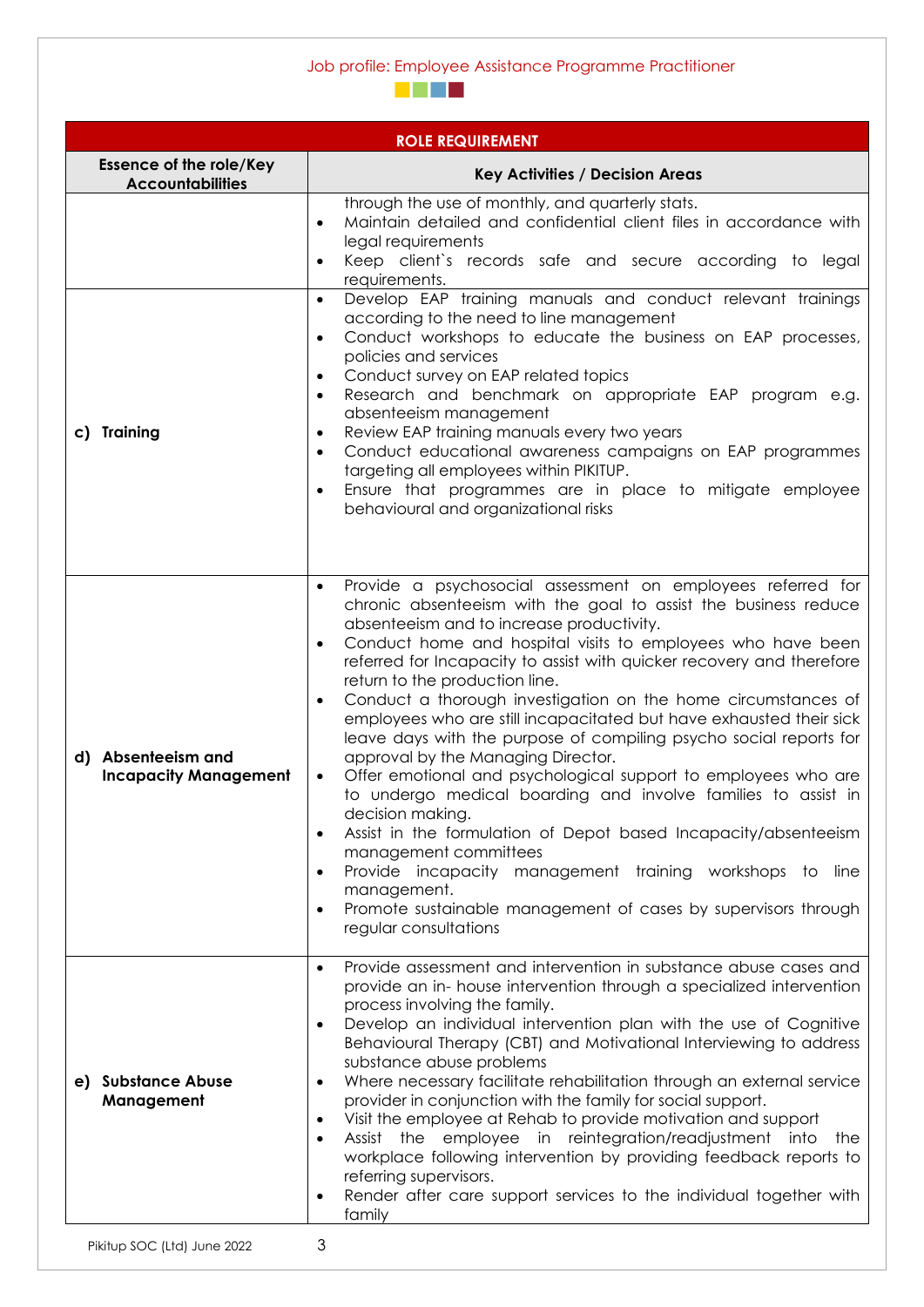#### Job profile: Employee Assistance Programme Practitioner



| <b>ROLE REQUIREMENT</b>                                   |                                                                                                                                                                                                                                                                                                                                                                                                                                                                           |  |  |
|-----------------------------------------------------------|---------------------------------------------------------------------------------------------------------------------------------------------------------------------------------------------------------------------------------------------------------------------------------------------------------------------------------------------------------------------------------------------------------------------------------------------------------------------------|--|--|
| <b>Essence of the role/Key</b><br><b>Accountabilities</b> | <b>Key Activities / Decision Areas</b>                                                                                                                                                                                                                                                                                                                                                                                                                                    |  |  |
|                                                           | Monitor intervention outcomes after re-entry of an employee who<br>$\bullet$<br>has undergone treatment.<br>Develop and facilitate aftercare support groups for all employees<br>who are from rehab.<br>Coordinate by inviting relevant external service providers to come<br>$\bullet$<br>and motivate and educate the graduates on a monthly basis.                                                                                                                     |  |  |
| <b>Project Management</b><br>f)                           | Initiate, plan and implement projects to address identified needs in<br>$\bullet$<br>the HR strategy identified as risks to achieving the organizations<br>goals, such as Debt management programme, substance abuse,<br>Pre- retirement programmes, stress management and Trauma<br>response.<br>Compile project reports on completion of the project in order to<br>$\bullet$<br>evaluate return on investment [ROI].                                                   |  |  |
| g) Monitoring and Evaluation                              | Review programmes, services and projects as and when they are<br>$\bullet$<br>implemented.<br>Conduct Impact analysis on projects and programmes.<br>Monitor and evaluate the value, success, impact of EAP services on<br>$\bullet$<br>the work organization and individual job performance.<br>Utilize research to assess Return on Investment of EAP Programmes.<br>$\bullet$                                                                                          |  |  |
| h) EAP Marketing Services                                 | Design, develop and ensure availability and use of promotional /<br>$\bullet$<br>marketing material for EAP (e.g. posters, pamphlets, fliers, etc.)<br>Promote programmes through communicating with formal<br>$\bullet$<br>channels, e.g. employee orientation programme, organised<br>labour, management and relevant meetings<br>Participate in other wellness initiatives - e.g. wellness days, HIV/AIDS,<br>$\bullet$<br>campaigns in terms of health calendar, etc. |  |  |
| Networking<br>i)                                          | Identify and engage with community resources that provide quality<br>$\bullet$<br>services at an affordable cost for the organization, employees and<br>family members<br>Network strategically with internal stakeholders to meet business<br>$\bullet$<br>needs<br>Attend training, professional conferences and professional<br>$\bullet$<br>development programmes to ensure maintenance of professional<br>accreditation                                             |  |  |
| Ad hoc and<br>j)<br><b>Miscellaneous</b>                  | The list of tasks/duties and responsibilities contained in this document<br>$\bullet$<br>is not necessarily exhaustive, and employer is entitled to instruct the<br>employee to carry out additional duties or responsibilities, which<br>may fall reasonably within the ambit of the job description, or in<br>accordance with operational requirements. Such variable tasks<br>should be listed and recognized in the employee's performance<br>compact.                |  |  |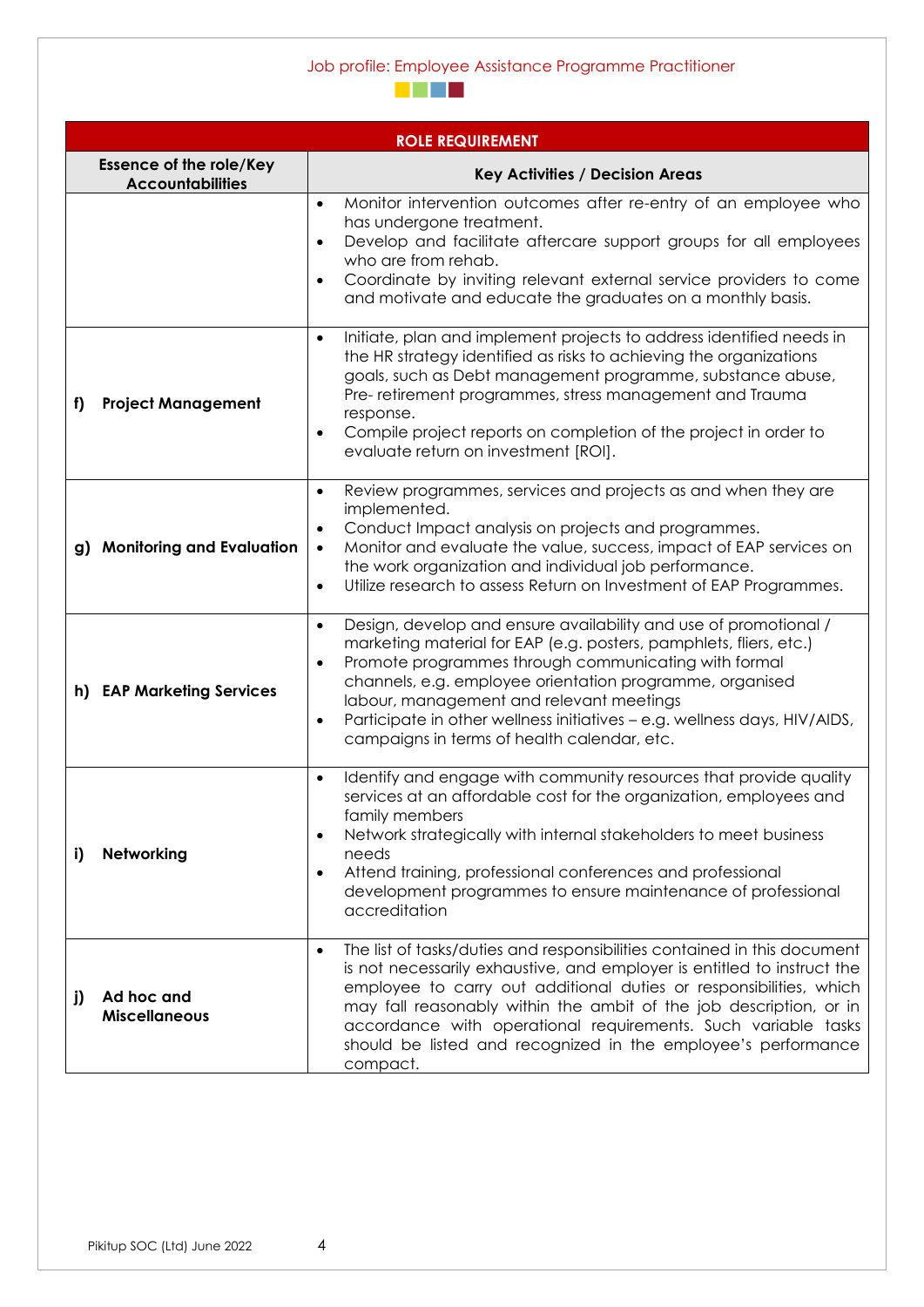

#### **KEY RELATIONSHIP INTERFACES**

### **Internal Key Relationships (to Pikitup):**

- Manager: Wellness
- Occupational Medical Practitioner
- All Pikitup staff

#### **External Relationships (with departments and other key parties):**

- South African Council for Social Services Profession
- NGOs
- Community based Organisations
- CoJ

## **Job Specific Requirements**

| Competencies (Knowledge, skills and attributes)                                                                                                           |                                                                                                                                                                                                                                                                                                                                                                                                         |  |  |  |
|-----------------------------------------------------------------------------------------------------------------------------------------------------------|---------------------------------------------------------------------------------------------------------------------------------------------------------------------------------------------------------------------------------------------------------------------------------------------------------------------------------------------------------------------------------------------------------|--|--|--|
| <b>Skills</b>                                                                                                                                             | <b>Behaviours</b>                                                                                                                                                                                                                                                                                                                                                                                       |  |  |  |
| Good communication skills<br>Interpersonal skills<br><b>Presentation skills</b><br>Customer care<br>Report writing<br>$\bullet$<br>Problem solving skills | Ability to function independently and under pressure<br>٠<br>Professional & quality orientated approach to work<br>٠<br>Confident & assertive<br>٠<br>Approachable<br>٠<br>A change management agent<br>٠<br>Can develop & sustain mature working relationships<br>٠<br>Aware of own actions on workload of others (Self<br>$\bullet$<br>Responsibility)<br>The ability to see the bigger picture.<br>٠ |  |  |  |
| <b>Knowledge:</b> understanding of<br>relevant legislation; knowledge<br>of relevant company<br>procedures                                                | Knowledge of relevant legislation                                                                                                                                                                                                                                                                                                                                                                       |  |  |  |

| <b>Qualifications</b>                                                                                               |       |
|---------------------------------------------------------------------------------------------------------------------|-------|
| Minimum                                                                                                             | Ideal |
| <b>BA Social Work Degree</b><br>$\bullet$<br><b>EAP Certificate</b><br>Registration with SACSSP<br>Driver's license |       |
| <b>Experience</b>                                                                                                   |       |
| Minimum                                                                                                             | Ideal |
| 3 years' experience in EAP<br>$\bullet$                                                                             |       |